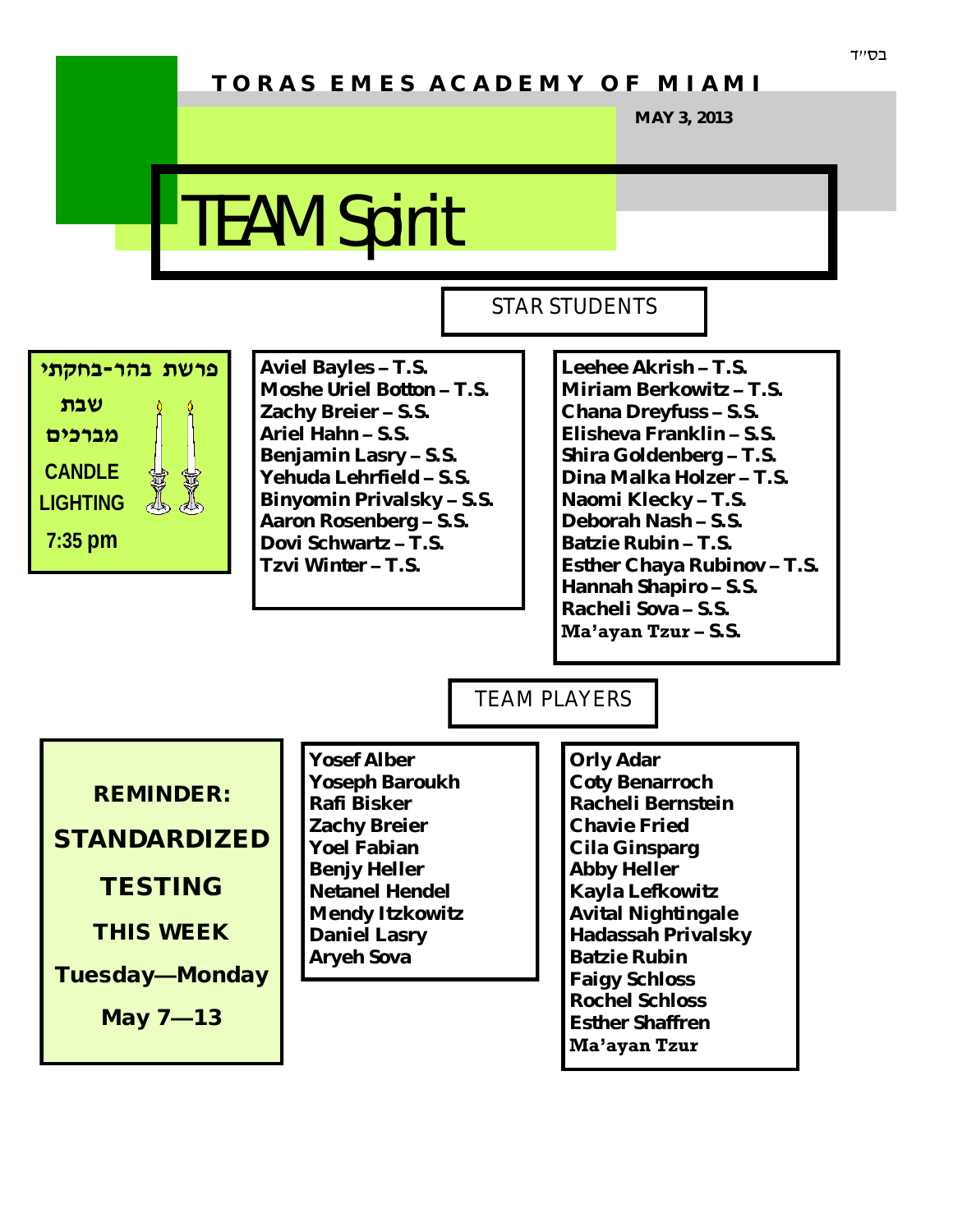**WE WERE READY, WE GOT SET.......AND WE WALKED!**



#### $\bigcirc$ ur Lag B'Omer walkathon,

barbecue and fun activities were thoroughly enjoyed by our students, teachers, administrators, staff and parents.

We extend our gratitude to all of the parents and friends who were involved by volunteering and helping to carry out the day's festivities both at the park and at school. You truly make our school events the successes that they are. Thank you to **Mr. Perry Dubinsky** (our chef extraordinaire!), **Mrs. Lisa Farmer, Mrs. Sandra Getzel, Mrs. Bari Girnun, Mrs. Aliza Goldenberg, Mrs. Alli Gutfreund, Rabbi Aaron Kaplan, Mrs. Cindy Itzkowitz, Mrs. Chava Mann, Mrs. Chani Richmond, Mrs. Yael Sobol, and Mrs. Nechama Tzur.** Copies of the sponsor sheets were sent home with the children to enable them to collect their pledges.

#### **ASSEMBLIES**

 $\bigcirc$ ur next monthly assemblies will take place **this Thursday, May 9** featuring 4G, 5B and 3B. Official uniform must be worn all day on Thursday, which includes white knee socks for all the girls.

#### **AVOID ALL APPOINTMENTS**

 $\bigcirc$ ur standardized testing week will run from **this Tuesday, May 7 through Monday, May 13.** Please mark your calendars and make an extra special effort to avoid outside appointments for your children during school hours this week.



### **KIDS FOR KOSHER FOOD BANK**

T he need for basic food items and other daily necessities



is ongoing. Those in need make an appointment to shop, and are not seen by any other shopper.

#### The Food Bank depends on everyone's

participation to help combat hunger in our community—one meal, one person at a time. Keep in mind that all the food must be either OU, Chaf-K, O-K, or Star-K certified, making it suitable for any family. Thank you for your continued help. *Yasher Koach!*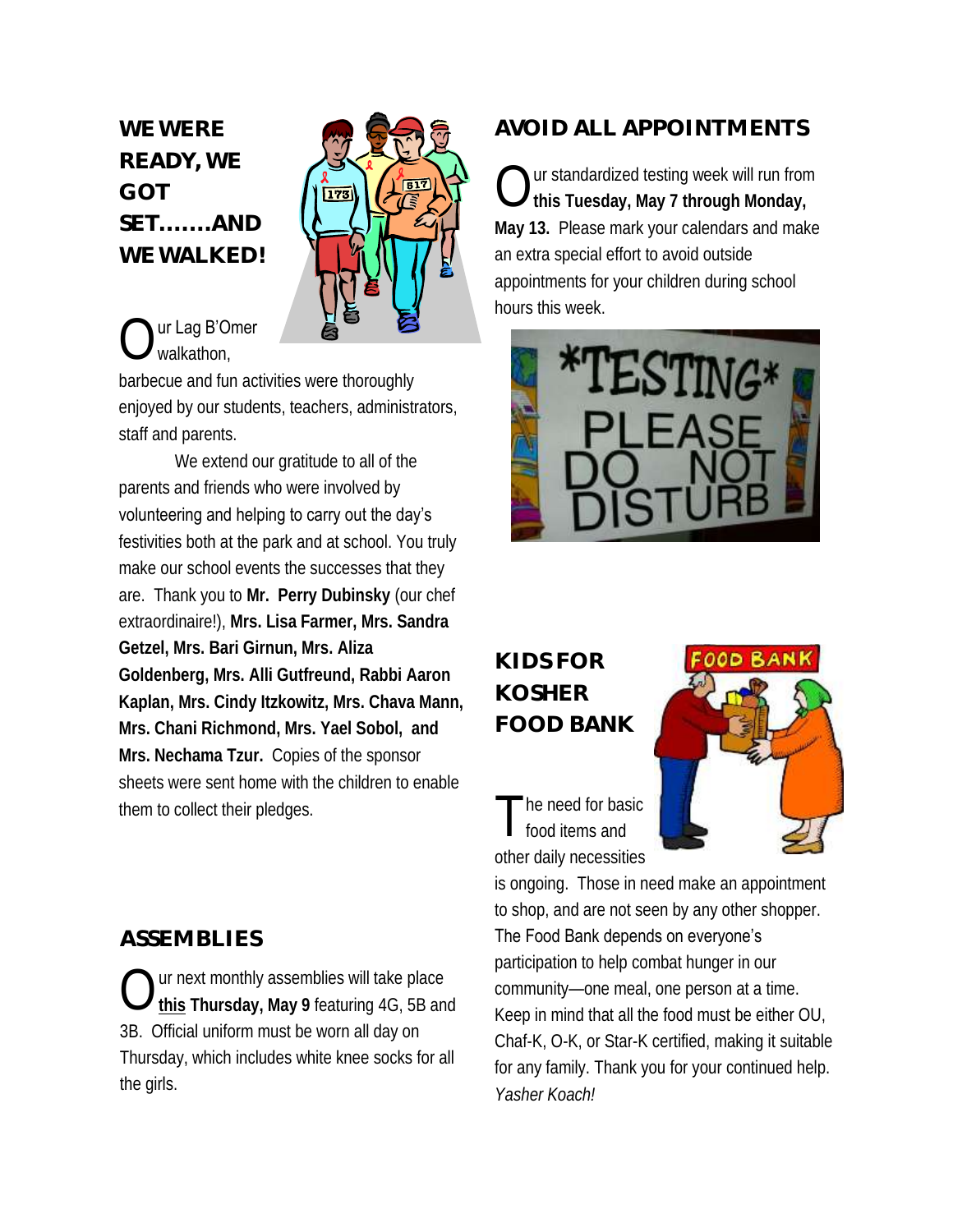### **DON'T DEHYDRATE**

W e cannot stress enough the importance of bringing a water

bottle to school every day—due to the return of the hot, humid Florida weather. We are insisting that all students bring a water bottle to school with them on days that they have PE. Thank you for your cooperation.

## **REFUAH SHELAIMA**

Moshe Zvi ben Rachel Leah Mazal bas Batya Aharon Dovid ben Chaya Yosef ben Rus Yosef ben Farcha Yitzchok Reuven ben Malka Penina bas Miriam Avraham ben Michal Tova





#### **RAISING G.R.E.A.T. CHILDREN**

**Rabbi Baumann's Parenting Class takes place on Tuesday mornings, 8:45-9:30, in the Library. Please join us!**

**This week's topic: GETTING YOUR CHILDREN TO RESPECT YOU - PART 2**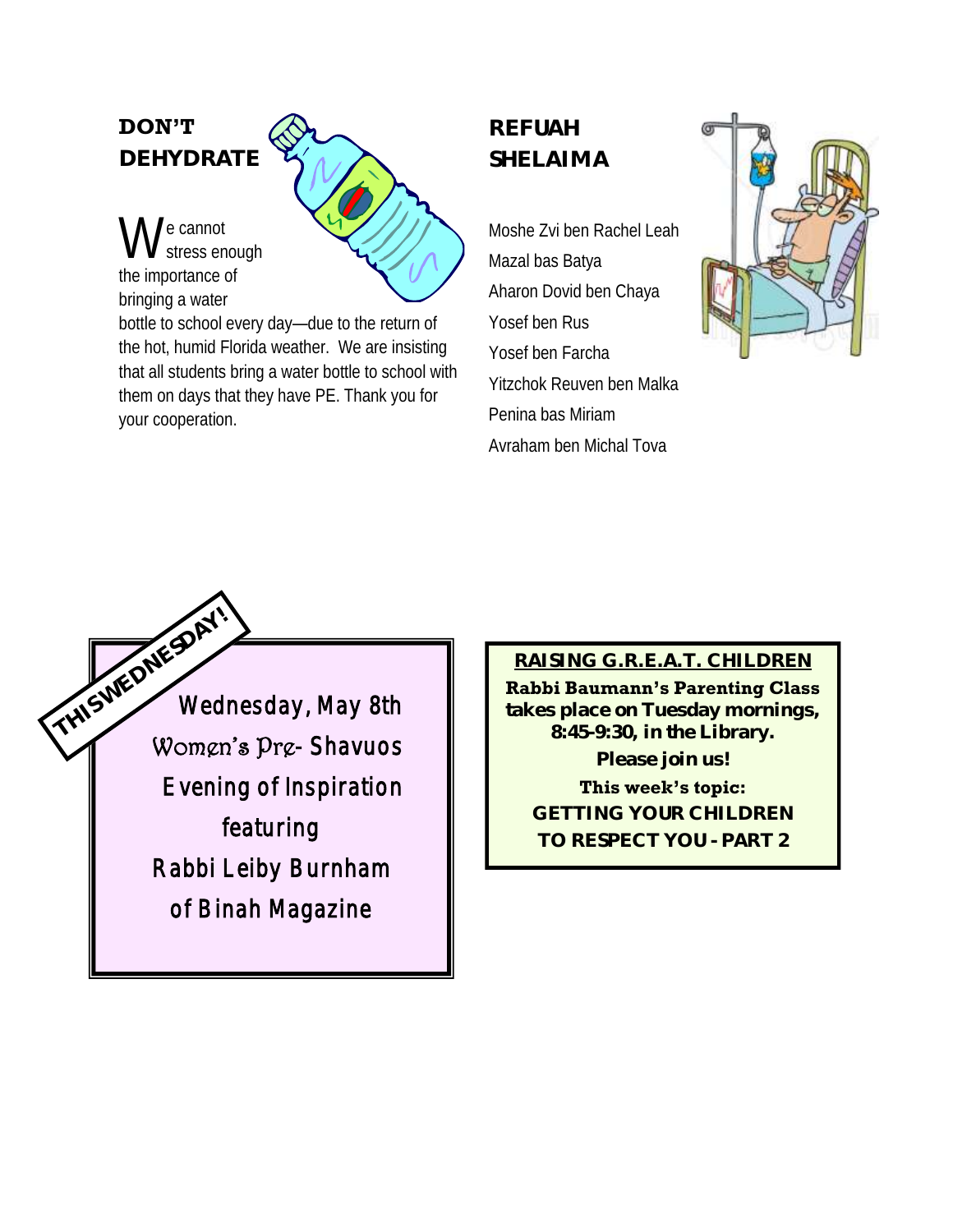

Rabbi Kalman Baumann Principal

Dr. Deborah Lerer Secular Studies Principal

Rabbi Noam Grossman Assistant Principal

Mrs. Naomi Bloom Early Childhood Director

*Erev Shabbos Behar-Bechukosai* 5773

Dear Parents,

Little things can have far-reaching consequences. This is a foundation of our faith; that every action done and every word spoken is recorded for eternity and will bring about an appropriate consequence – either now, later or a lifetime later. We believe this intellectually, but when confronted with an example of it, it is awe inspiring.

I am writing these words from the annual Torah Umesorah Principals Convention in Pennsylvania. I was approached yesterday by an individual I barely recognized. He knew who I was and thrust a book into my hand saying - "you were so kind to my father, A'H, we want you to have this book." It took me several moments to figure out who and what this was all about.

Here is the rest of the story. Approximately 12 years ago at a previous *Torah Umesorah* convention I was approached by one of the organizers asking for help. One of the early pioneers of the day school movement, now an elderly gentleman had come from *Eretz Yisroel* to attend the convention, and through some glitch, did not have a handicap accessible room assigned to him. Being there without my wife, they asked if it was OK to allow a cot to be brought into my room to make room for this gentleman. It was not a problem and I was now privileged to having a distinguished personage with whom to share my room.

I don't recall exactly who won the argument about which one of us would sleep on the cot – I seem to recall losing. Nevertheless, he couldn't stop thanking me and from that time until his passing several years later, he would repeatedly express his appreciation to me by sending articles on *Chinuch* that he authored and published. I appreciated them and was somewhat overwhelmed by his ongoing efforts to keep in touch.

It's been a number of years since his passing and I honestly have not had occasion to think about or recall him on more than one or two occasions. After his passing, his family gathered his numerous articles and compiled them into a beautiful *Sefer*, which is the book I was presented with yesterday, and am excited to read through. While this little incident is an inspiring portrayal of one man and his family's elevated expression of *Hakoras HaTov* for a minor, minor *Chesed*, it struck me as a manifestation of how the impact and consequence of even a small, seemingly insignificant action remains present in this world.

-continued-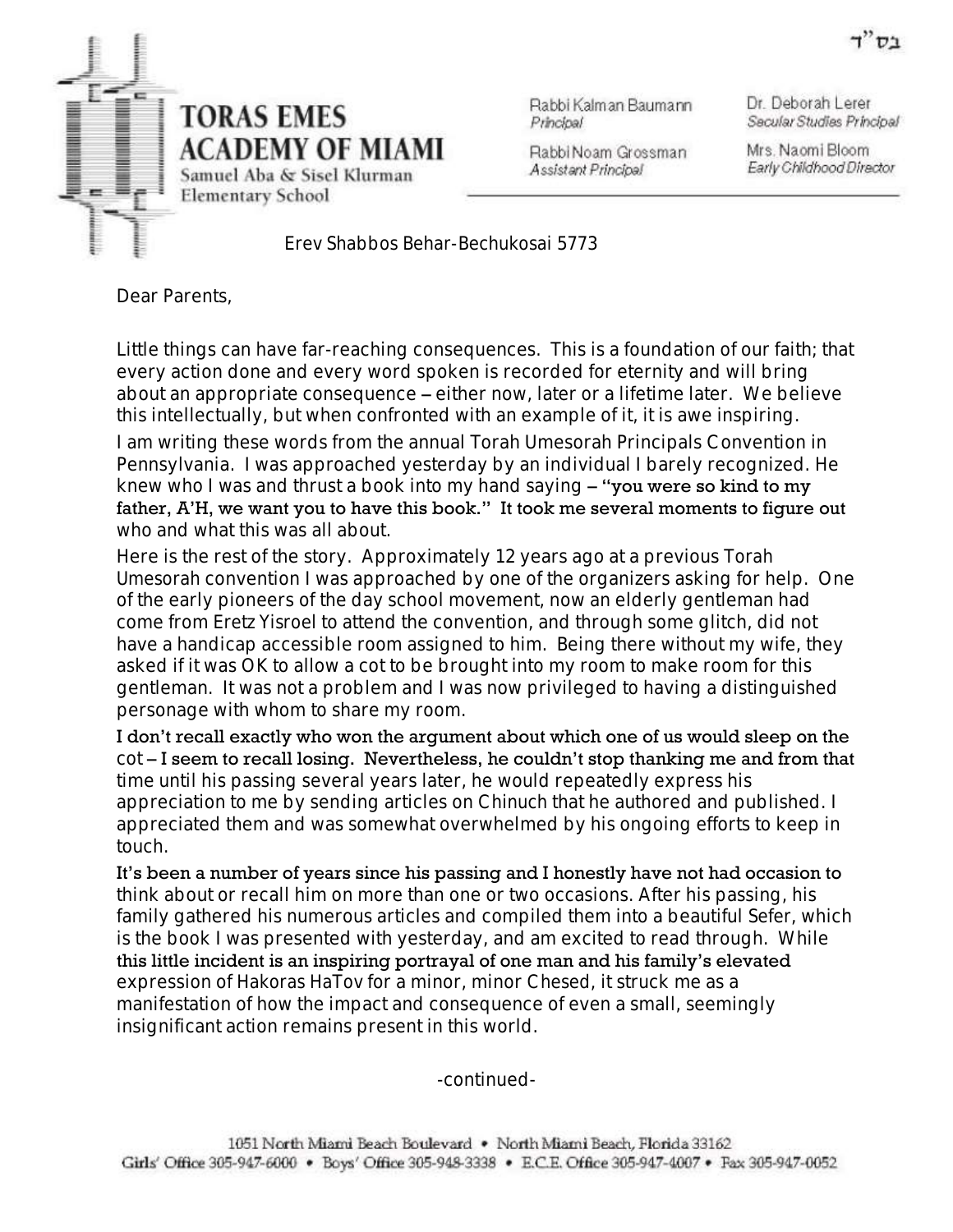page 2

We need to internalize this idea and imprint it upon our children. *Hashem* cares so deeply about us, and considers us so important, that every action and every word has cosmic significance. This should help temper our behavior and inspire our actions and enable our children to see their own greatness and thereby propel them to reach for the stars.

May you be amply rewarded for all the `little' things and have a wonderful *Shabbos*,

Rabli Kaluan Lounan

Rabbi Kalman Baumann Principal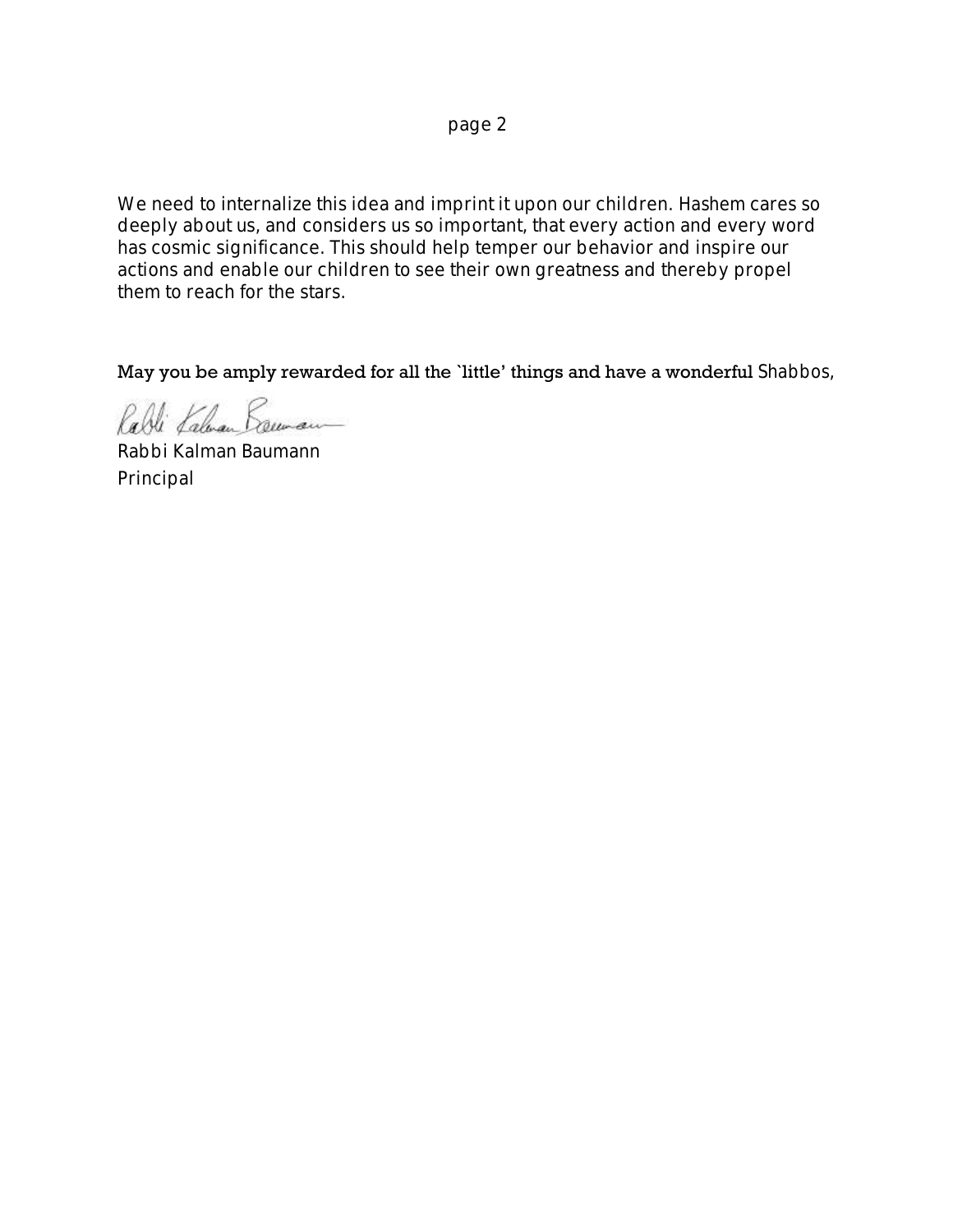







Gerson Maya 9 years old







 $\mathcal{L}_{\mathcal{A}}$ 





Aliza Bokor 8 years old

Shira Waldman 5 years old

Pictured here with Ms. Grossman, TEAM Librarian, are children who were honored with donations to the TEAM library on the occasion of their birthdays.

For \$18 you may honor your child's birthday with a book. A bookplate with the student's name is placed on the inside of the cover; the student takes the book home for a week before it becomes a part of the library; the student's picture appears in the TEAM Spirit.

Thank you to all who are participating in this effort to increase the volumes of our library.

Sincerely, Mrs. Dennis, PTA Volunteer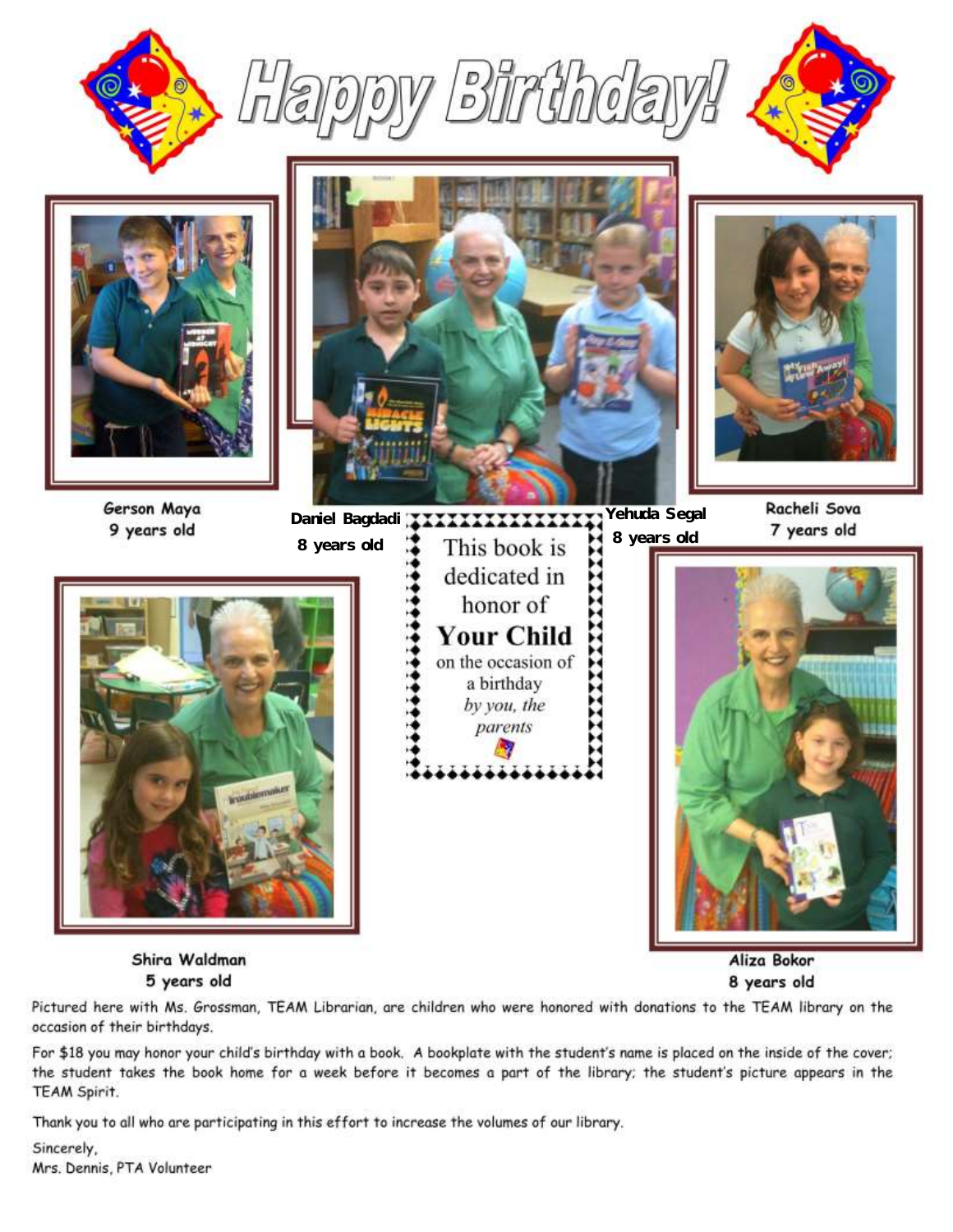